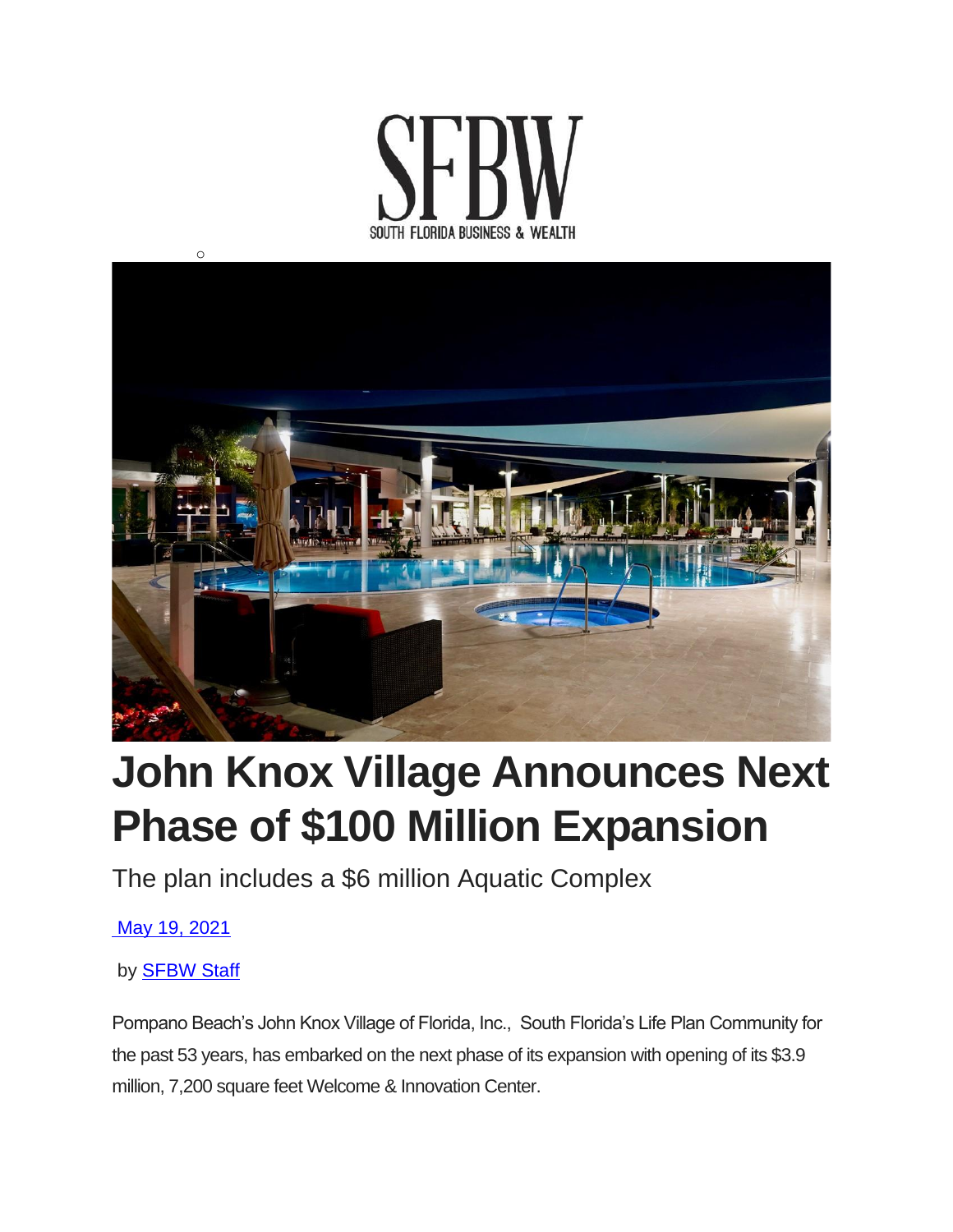This now completed project includes offices for the JKV Sales and Marketing teams, along with Discovery Rooms where prospective residents learn more about life at John Knox Village, a video production area, two large conference rooms, a demonstration kitchen, and a 2,500 square-foot open air space for on-campus events and gatherings for the greater community.

The \$6.2 million Aquatic Complex, which opened in March 2021, includes two pools—a resortstyle pool and a four-lane, 75 ft. lap pool. Conveniently located in the center of the 70-acre campus, the Aquatic Complex also includes Bocce and Pickle Ball courts, a jacuzzi, fire pit, and Stryker's Poolside Sports Pub with live entertainment space and high-def TVs throughout. Also, part of the Aquatic Complex is the Glades Grill, with indoor and poolside dining for 84.

"Over the past four years, a Master Site Plan has been developed to guide the capital improvements of our 70-acre campus and the opening of our Welcome and Innovation Center which is the next step to accomplishing our ambitious goals," says JKV CEO and President Gerry Stryker.

Stryker and his JKV management team have been planning the multi-phase \$100+ million expansion project for the past four years. Westlake, a vibrant new community coming to the JKV campus, will include 150 state-of-the-art, designer-finished apartment homes ranging in size from 1,277 to 2,346 square feet in two new towers, The Vue and The Terrace. A large component of the project is to enlarge and enhance JKV's current dramatic water views.

The first-floor common area of The Vue will boast many new amenities, including a high-tech projection theater, technology hub, business center, art studio, a Sacred space, club room, library, the French Press—a bakery, coffee and wine bar and Westlake Eatery—a fast-casual restaurant serving freshly made fare all day. Adjacent to the two apartment buildings will be the Westlake Pavilion, which includes a modern 400-seat Performing Arts Center with a seating capacity of up to 400, two new restaurants, The Pearl and Seaglass, with indoor and lakeside dining, Barton's Nautilus Bar and pre/post event Gallery space.

"John Knox Village is embarking on this tremendous project to provide and enrich the lifestyles of its current and future residents," Stryker says. "A Master Vision and Site Plan of this